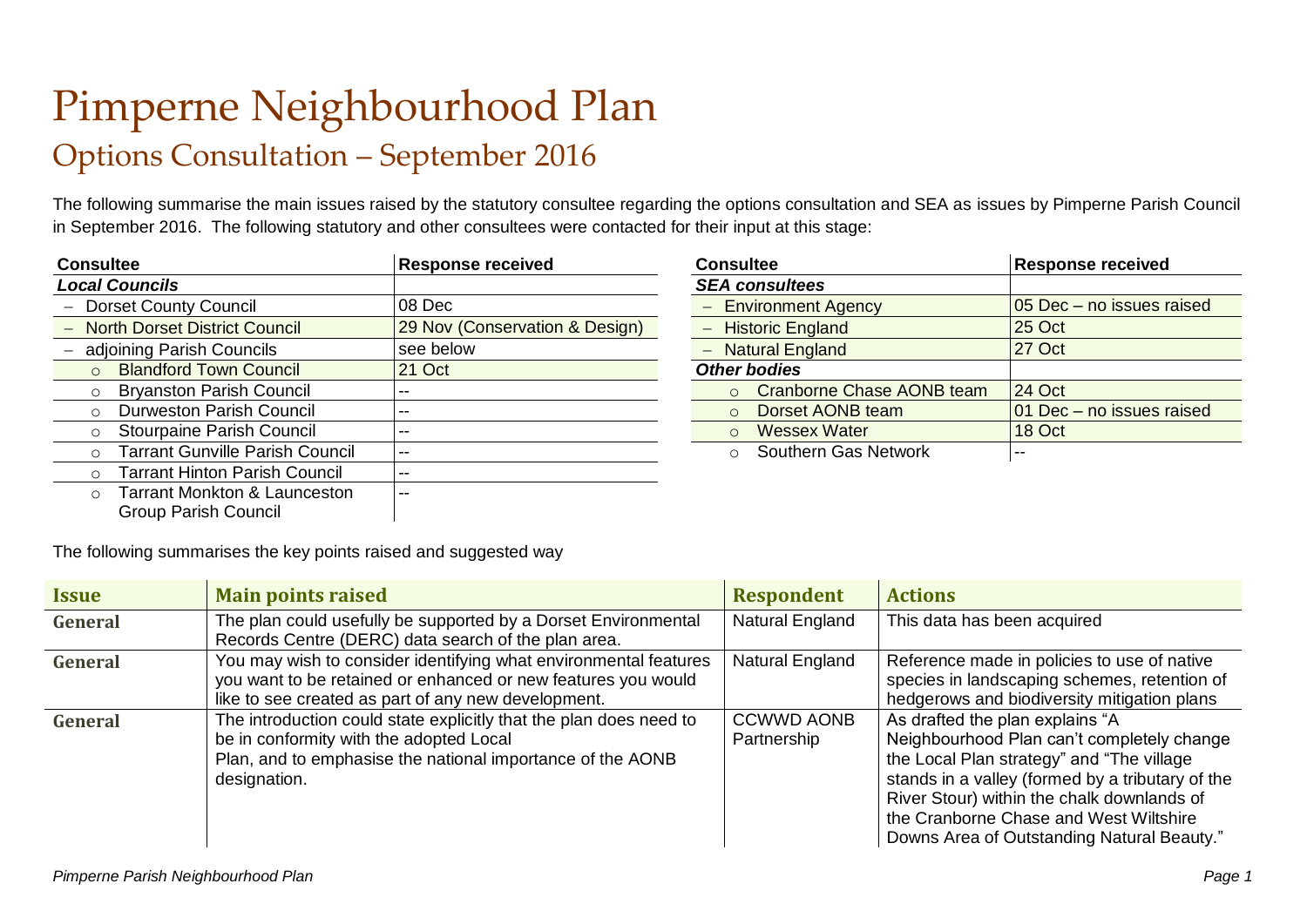| <b>Issue</b>                           | <b>Main points raised</b>                                                                                                                                                                                                                                                                                                                                                                                                                                                                                                                                                                                                                                        | <b>Respondent</b>                | <b>Actions</b>                                                                                                                                                                                                                                                                                                     |
|----------------------------------------|------------------------------------------------------------------------------------------------------------------------------------------------------------------------------------------------------------------------------------------------------------------------------------------------------------------------------------------------------------------------------------------------------------------------------------------------------------------------------------------------------------------------------------------------------------------------------------------------------------------------------------------------------------------|----------------------------------|--------------------------------------------------------------------------------------------------------------------------------------------------------------------------------------------------------------------------------------------------------------------------------------------------------------------|
|                                        |                                                                                                                                                                                                                                                                                                                                                                                                                                                                                                                                                                                                                                                                  |                                  | Reference to be made in introduction to<br>Areas of Outstanding Natural Beauty being<br>nationally designated in recognition of their<br>national importance, the primary purpose<br>being to conserve and enhance the natural<br>beauty of the landscape, and also<br>incorporated into an objective of the plan. |
| General                                | The base map for the sites is not as up-to-date as all of<br>the other plans                                                                                                                                                                                                                                                                                                                                                                                                                                                                                                                                                                                     | <b>CCWWD AONB</b><br>Partnership | Noted - this was unintentional (the different<br>map was used due to the contours shown)<br>and can be changed for the next draft                                                                                                                                                                                  |
| <b>Vision and</b><br><b>Objectives</b> | The first objective could more strongly reflect that virtually the<br>whole of the area is nationally recognised and designated for its<br>landscape. The third objective could clarify whether the<br>Neighbourhood Plan 'identifies' or 'allocates' sites. It may be<br>worthwhile considering additional objectives for the wider<br>area, including the Nutford and Letton Park areas as well as the<br>open downlands and woodland                                                                                                                                                                                                                          | <b>CCWWD AONB</b><br>Partnership | Agree to add new objective: Protect the wider<br>countryside, including Nutford, Letton Park<br>and other isolated settlements as well as the<br>open downlands and woodland, from<br>inappropriate development that would harm<br>this nationally important landscape                                             |
| Landscape<br><b>Character Policy</b>   | Wessex Water have two existing operational assets within the<br>Neighbourhood Plan Area and may need develop these or further<br>assets to ensure the delivery of essential water and sewerage<br>services. While we try and minimise the landscape impact of our<br>works as far as possible, we are sometimes constrained by<br>operational requirements. It is not always possible for us to avoid<br>higher ground and we may be required to provide high fencing to<br>ensure security and provision for lighting in case emergency<br>maintenance is necessary. We are concerned that the proposed<br>Landscape Character Policy may be unduly restrictive | <b>Wessex Water</b>              | The policy as worded does not preclude such<br>development, and sets out the key landscape<br>considerations for when development on<br>higher ground cannot be avoided.                                                                                                                                           |
| Landscape<br><b>Character Policy</b>   | In light of the very high level of protection afforded to AONBs the<br>draft Landscape Character Policy should include an additional<br>initial clause that states all new development within the plan area<br>must not distract from the special qualities of the Cranborne<br>Chase AONB and give the necessary weight to the Cranborne<br>Chase AONB Management Plan policies.                                                                                                                                                                                                                                                                                | <b>Natural England</b>           | Amend policy by addition "All new<br>development within the plan area must not<br>distract from the special qualities of the<br>Cranborne Chase AONB and must have due<br>regard to the Cranborne Chase AONB<br>Management Plan policies"                                                                          |
| Landscape<br><b>Character Policy</b>   | The Landscape Character policy could be strengthened further by<br>reference to open and green spaces, along with trees, colour in<br>the landscape and agricultural buildings (see AONB guidance<br>documents).                                                                                                                                                                                                                                                                                                                                                                                                                                                 | <b>CCWWD AONB</b><br>Partnership | Include references to relevant guidance                                                                                                                                                                                                                                                                            |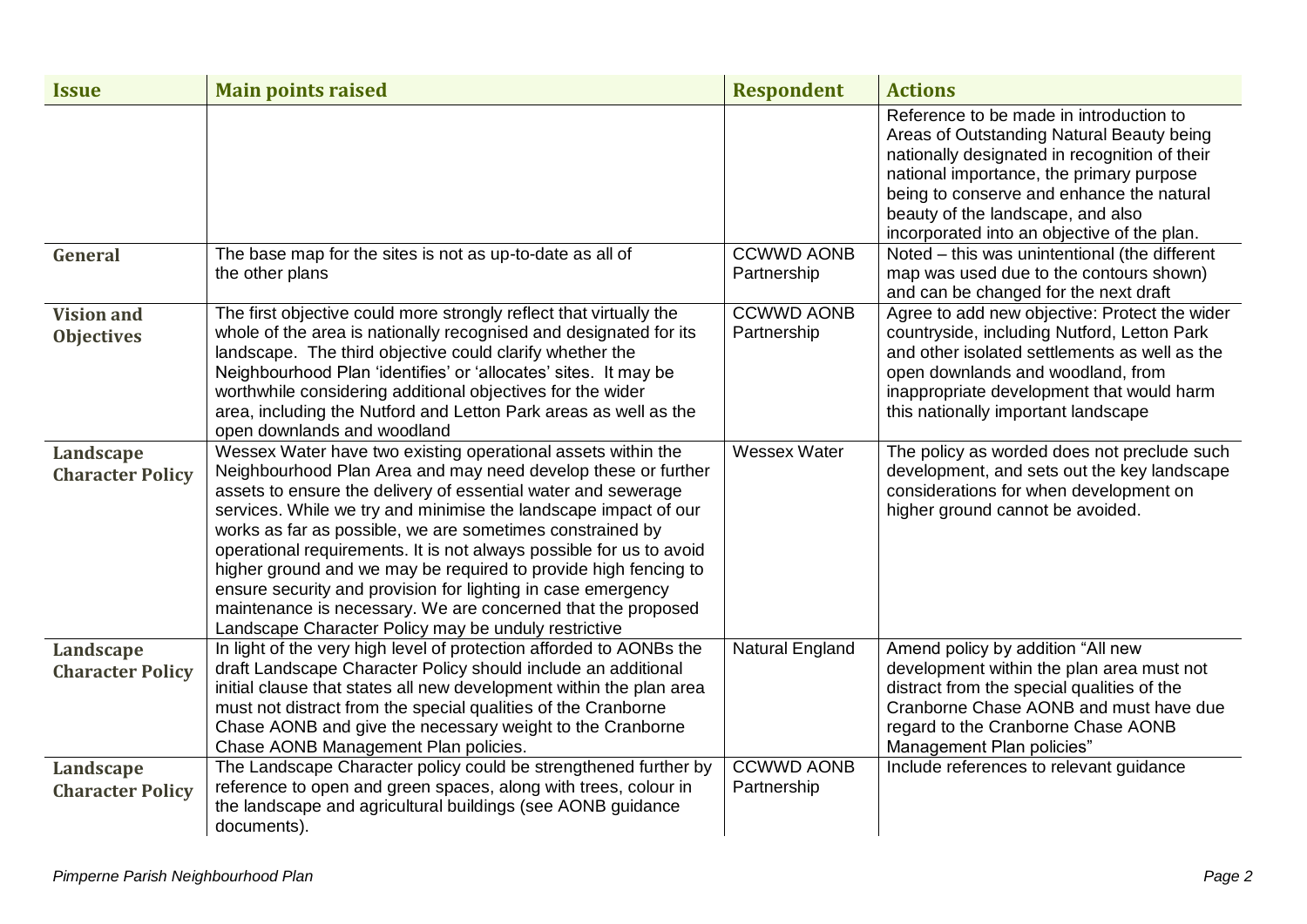| <b>Issue</b>                                | <b>Main points raised</b>                                                                                                                                                                                                                                                                                                                                                      | <b>Respondent</b>                | <b>Actions</b>                                                                                                                                                                                                                                                                                                                                                                                                                                                                                                                   |
|---------------------------------------------|--------------------------------------------------------------------------------------------------------------------------------------------------------------------------------------------------------------------------------------------------------------------------------------------------------------------------------------------------------------------------------|----------------------------------|----------------------------------------------------------------------------------------------------------------------------------------------------------------------------------------------------------------------------------------------------------------------------------------------------------------------------------------------------------------------------------------------------------------------------------------------------------------------------------------------------------------------------------|
| Landscape<br><b>Character Policy</b>        | The Landscape Character policy could be strengthened further by<br>'all woodlands should be protected and managed to sustain them<br>in the long term'.                                                                                                                                                                                                                        | <b>CCWWD AONB</b><br>Partnership | Agree suggested wording                                                                                                                                                                                                                                                                                                                                                                                                                                                                                                          |
| Landscape<br><b>Character Policy</b>        | The bullet point on the sequence of views could be written more<br>consistent with the other bullet points ie "development that would<br>harm the sequence of views along Church Road will not be<br>permitted"                                                                                                                                                                | <b>CCWWD AONB</b><br>Partnership | Amend wording to read "Development should<br>not harm the views of Pimperne village as<br>appreciated on the approach from the Higher<br>Shaftesbury Road                                                                                                                                                                                                                                                                                                                                                                        |
| Landscape<br><b>Character Policy</b>        | It may be worth noting that Blandford Camp is the largest single<br>source of light pollution within this AONB. Personal external<br>lighting can be particularly problematic and it may be relevant to<br>refer to the AONB's documents of this topic.                                                                                                                        | <b>CCWWD AONB</b><br>Partnership | Include reference to Blandford Camp in<br>introductory paragraphs. Include references<br>to relevant guidance                                                                                                                                                                                                                                                                                                                                                                                                                    |
| <b>Landscape</b><br><b>Character Policy</b> | It would strengthen the Neighbourhood Plan if the gap was<br>discussed and identified more explicitly. Also the gap between<br>Letton Park and Blandford is not mentioned, and the actual and<br>potential impacts of adjoining development, such as Sunrise<br>Business Park, are not mentioned                                                                               | <b>CCWWD AONB</b><br>Partnership | The gap between Blandford Forum and<br>Pimperne Village is to be defined on a map,<br>and further described in the justification.                                                                                                                                                                                                                                                                                                                                                                                                |
| Landscape<br><b>Character Policy</b>        | There is no mention or 'use' of the various levels of interrelated<br>Landscape Character Assessments which should be part of the<br>relevant information on which the landscape information is based<br>on and not just that produced for the protected landscape. This<br>should all help to steer the delivery of Objective 1; Character of<br>the village and surroundings | <b>Dorset County</b><br>Council  | Noted the area changes from chalk ridge /<br>escarpment in the east, through wooded<br>chalk downland and, surrounding the village,<br>becomes chalk valley and downland. The<br>landscape descriptions in particular highlight<br>the importance of ancient woodlands and the<br>panoramic views of the surrounding<br>landscape, prehistoric earthworks and the<br>degrading nature of the hard and visually<br>prominent edges to Pimperne, and the plan<br>has been updated to make specific reference<br>to these features. |
| <b>Local Green</b><br><b>Spaces Policy</b>  | That green, west facing, slope seems quite important in<br>maintaining the rural character of that part of the village. It might<br>be therefore be appropriate to include the green space between<br>Hyde Farm and the Farquharson Arms as a local green space.                                                                                                               | <b>CCWWD AONB</b><br>Partnership | This has not been highlighted as locally<br>valued by residents as a green space -<br>however its importance will be considered<br>from a heritage perspective through the<br>Conservation Area appraisal, and the plan<br>makes clear that the preferred location for<br>housing would be to the west side of the<br>A354 main road, due to the level and speed<br>of traffic along this road, and the need to                                                                                                                  |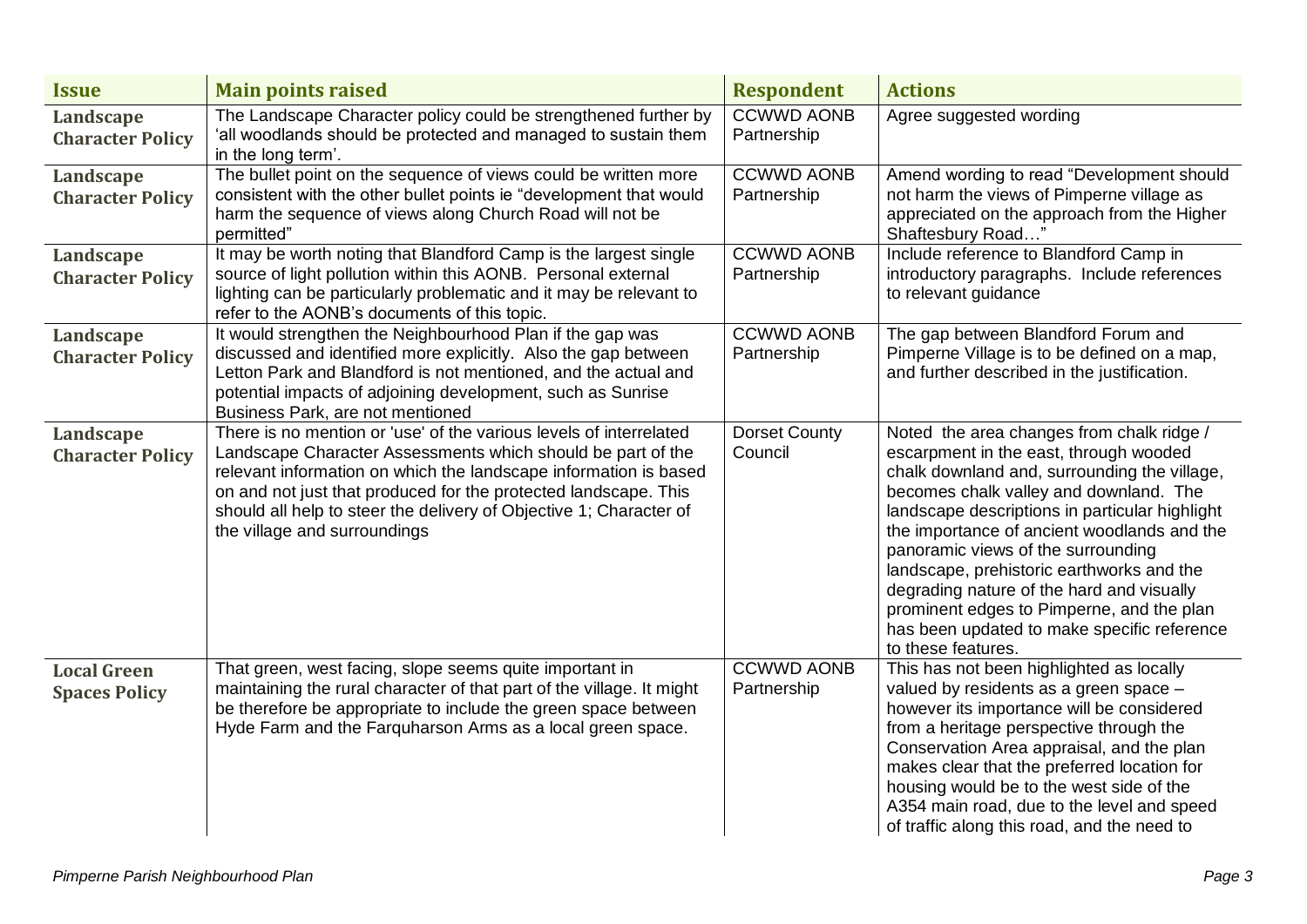| <b>Issue</b>                               | <b>Main points raised</b>                                                                                                                                                                                                                                                                                                                                                                                                                 | <b>Respondent</b>                | <b>Actions</b>                                                                                                                                                                                                                                                                                                                                             |
|--------------------------------------------|-------------------------------------------------------------------------------------------------------------------------------------------------------------------------------------------------------------------------------------------------------------------------------------------------------------------------------------------------------------------------------------------------------------------------------------------|----------------------------------|------------------------------------------------------------------------------------------------------------------------------------------------------------------------------------------------------------------------------------------------------------------------------------------------------------------------------------------------------------|
|                                            |                                                                                                                                                                                                                                                                                                                                                                                                                                           |                                  | protect and respect landscape character<br>given the national importance of the Area of<br><b>Outstanding National Beauty.</b>                                                                                                                                                                                                                             |
| <b>Local Green</b><br><b>Spaces Policy</b> | It would be more accurate to describe the sports field as being at<br>the southern rather than the western entrance to the village                                                                                                                                                                                                                                                                                                        | <b>CCWWD AONB</b><br>Partnership | Agree suggested wording                                                                                                                                                                                                                                                                                                                                    |
| <b>Local Character</b><br><b>Policy</b>    | The policy might be clearer by putting the second element of the<br>policy first (amended to read 'the location and design) and then<br>identifying a need for long term management of the various<br>features that contribute to local character.                                                                                                                                                                                        | <b>CCWWD AONB</b><br>Partnership | Agree suggested wording                                                                                                                                                                                                                                                                                                                                    |
| <b>Local Character</b><br><b>Policy</b>    | The support for gentry houses may be contrary to the need for<br>smaller, more affordable homes later in the plan. The second<br>bullet point ignores the possibility of conversion to live/work units.<br>The fourth bullet point about porches and chimneys being<br>conspicuous may result in these being overly conspicuous.                                                                                                          | <b>CCWWD AONB</b><br>Partnership | Although the housing need is not for larger<br>executive homes, it may be that the design of<br>a larger home subdivided into flats would be<br>appropriate.<br>Amend second bullet to read "sympathetically<br>adapted farm buildings"<br>Amend fourth bullet to read "porches and<br>chimneys should be included in keeping with<br>the local character" |
| <b>Housing Needs</b><br>policy             | The policy could usefully cross reference to the need for the<br>location of new development to protect and respect open spaces<br>and landscape character. It could also state explicitly that the<br>focus in the provision of housing up to 2031 would be on<br>affordable housing.                                                                                                                                                    | <b>CCWWD AONB</b><br>Partnership | Include reference to the need to protect and<br>respect open spaces and landscape<br>character under first bullet point.<br>Add to start of third bullet point: "Affordable<br>housing provision to meet identified local<br>need will be encouraged."                                                                                                     |
| <b>Employment</b><br><b>Needs policy</b>   | There may be difficulty interpreting terms such as 'substantial'<br>lorry movements. The third bullet point may clearer referencing<br>the 'character and the tranquillity of the area'. Reference to<br>benefits in the supporting text could be strengthened by using the<br>term 'real benefits'.                                                                                                                                      | <b>CCWWD AONB</b><br>Partnership | Delete 'substantial' and insert 'that would<br>adversely impact on local amenity'<br>Agree other suggested wording changes                                                                                                                                                                                                                                 |
| Community<br>facilities needs<br>policy    | Strongly supports the retention of community facilities identified in<br>the Neighbourhood Plan. Consider whether the first sentence<br>could mean that a<br>proposal that has a number of shortcomings still has to be<br>supported. 'Facilitate' may be a more positive and encouraging<br>word than 'allow'. The reference to any unnecessary loss implies<br>that there can be necessary losses without any further<br>clarification. | <b>CCWWD AONB</b><br>Partnership | Support noted. Agree change to 'Facilitate'<br>Insert 'in a manner in keeping with the<br>character of the area' before 'will be<br>supported'<br>Delete "unnecessary"                                                                                                                                                                                     |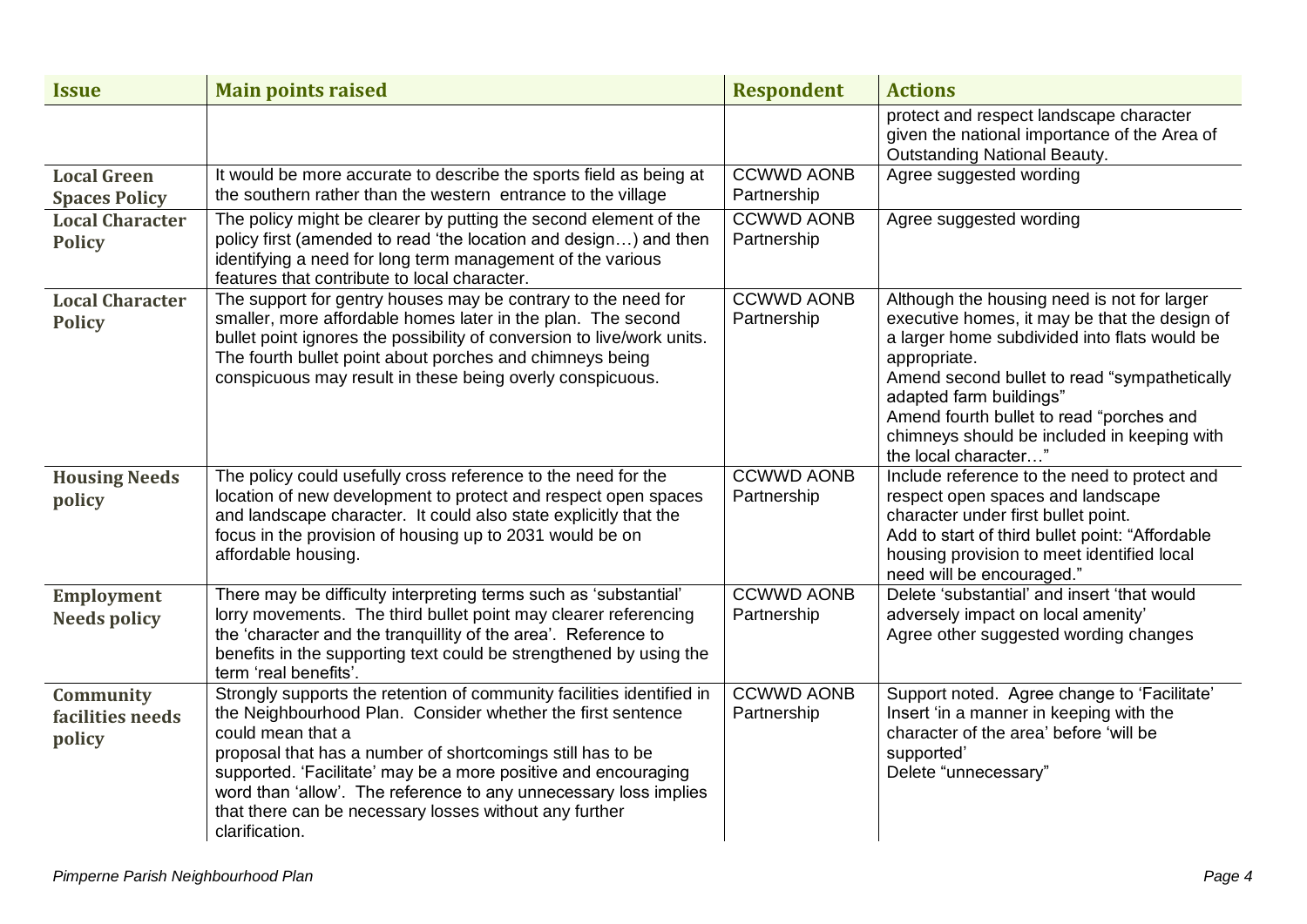| <b>Issue</b>                                             | <b>Main points raised</b>                                                                                                                                                                                                                                                                                                                                                                                                                                  | <b>Respondent</b>                         | <b>Actions</b>                                                                                                                                                                                                                   |
|----------------------------------------------------------|------------------------------------------------------------------------------------------------------------------------------------------------------------------------------------------------------------------------------------------------------------------------------------------------------------------------------------------------------------------------------------------------------------------------------------------------------------|-------------------------------------------|----------------------------------------------------------------------------------------------------------------------------------------------------------------------------------------------------------------------------------|
| <b>Traffic and road</b><br>safety project                | Concerned that traffic calming schemes more often than not lead<br>to the urbanisation of rural areas. Some words seem to be<br>missing from the second element, there seems to be no<br>explanation of what the low maintenance would relate to.                                                                                                                                                                                                          | <b>CCWWD AONB</b><br>Partnership          | Noted – this can be considered by the Parish<br>Council in their engagement with the<br>Highways Authority.                                                                                                                      |
| <b>Site allocations</b><br>(general)                     | Groundwater flooding is identified as an environmental issue in<br>the SEA but this is not reflected in the site allocation assessment<br>basis. Wessex Water are seeking to agree a groundwater<br>management strategy with Dorset County Council as the Local<br><b>Lead Flood Authority</b>                                                                                                                                                             | <b>Wessex Water</b>                       | Noted - the NP group have consulted with<br>Dorset County Council as the Local Lead<br>Flood Authority. Para inserted into plan to<br>specifically note the flood risks and<br>groundwater management strategy being<br>produced |
| <b>Site allocations</b><br>(general)                     | In light of the very high level of protection afforded to AONBs the<br>proposed allocations should be subject to an appropriate<br>landscape assessment that<br>has been completed in full consultation with the Cranborne Chase<br><b>AONB Team</b>                                                                                                                                                                                                       | <b>Natural England</b>                    | The AONB teams have been involved in<br>commenting on the sites to ensure that no<br>site is allocated which would be considered<br>harmful to the AONB.                                                                         |
| <b>Site allocations</b><br>(general)                     | In order to meet the requirements of the NPPF regarding<br>protection and enhancement of biodiversity interest, the green<br>field sites proposed for development should be supported by a<br>phase 1 ecological survey (extended to Phase 2 in cases where<br>significant interests are found). Sites with significant wildlife<br>interests (in particular any areas of unimproved or species rich<br>semi improved grasslands) should not be developed. | <b>Natural England</b>                    | Greenfield sites proposed will be subject to<br>an ecology survey prior to submission.                                                                                                                                           |
| <b>Site allocations</b><br>(general)                     | In order to meet the requirements of the NPPF regarding<br>protection and enhancement of biodiversity interest, the Plan<br>should include a policy requiring all new development proposals<br>on greenfield sites<br>greater than 0.1 ha to be supported by a Biodiversity Mitigation<br>Plan (BMP), that has been approved by<br>the Dorset County Council Natural Environment Team (NET).                                                               | Natural England                           | Agreed - the Dorset Biodiversity Protocol is<br>not currently mentioned in either the Local<br>Plan or planning application validation<br>checklist, so could usefully be mentioned in<br>the NP under site requirements.        |
| <b>Site allocations</b><br>(general)                     | It is important to avoid site allocations which subsequently reveal<br>significant heritage issues - the evidence - happy if North Dorset<br>District Council are involved in the site evaluation process and its<br>confirmation of a "clean bill of health" as to their suitability from a<br>heritage perspective.                                                                                                                                      | <b>Historic England</b>                   | Noted – the NP group have consulted with<br>NDDC Conservation and Design.                                                                                                                                                        |
| <b>Land E of</b><br>Franwill<br><b>Industrial Estate</b> | Preliminary heritage assessment: there is potential for<br>development within this raised site, however mitigation would be<br>required to safeguard the setting of the landmark designated                                                                                                                                                                                                                                                                | <b>NDDC</b><br>Conservation and<br>Design | The smaller site area is selected for taking<br>forward for up to 15 dwellings, alongside<br>specific requirements for landscaping, scale /                                                                                      |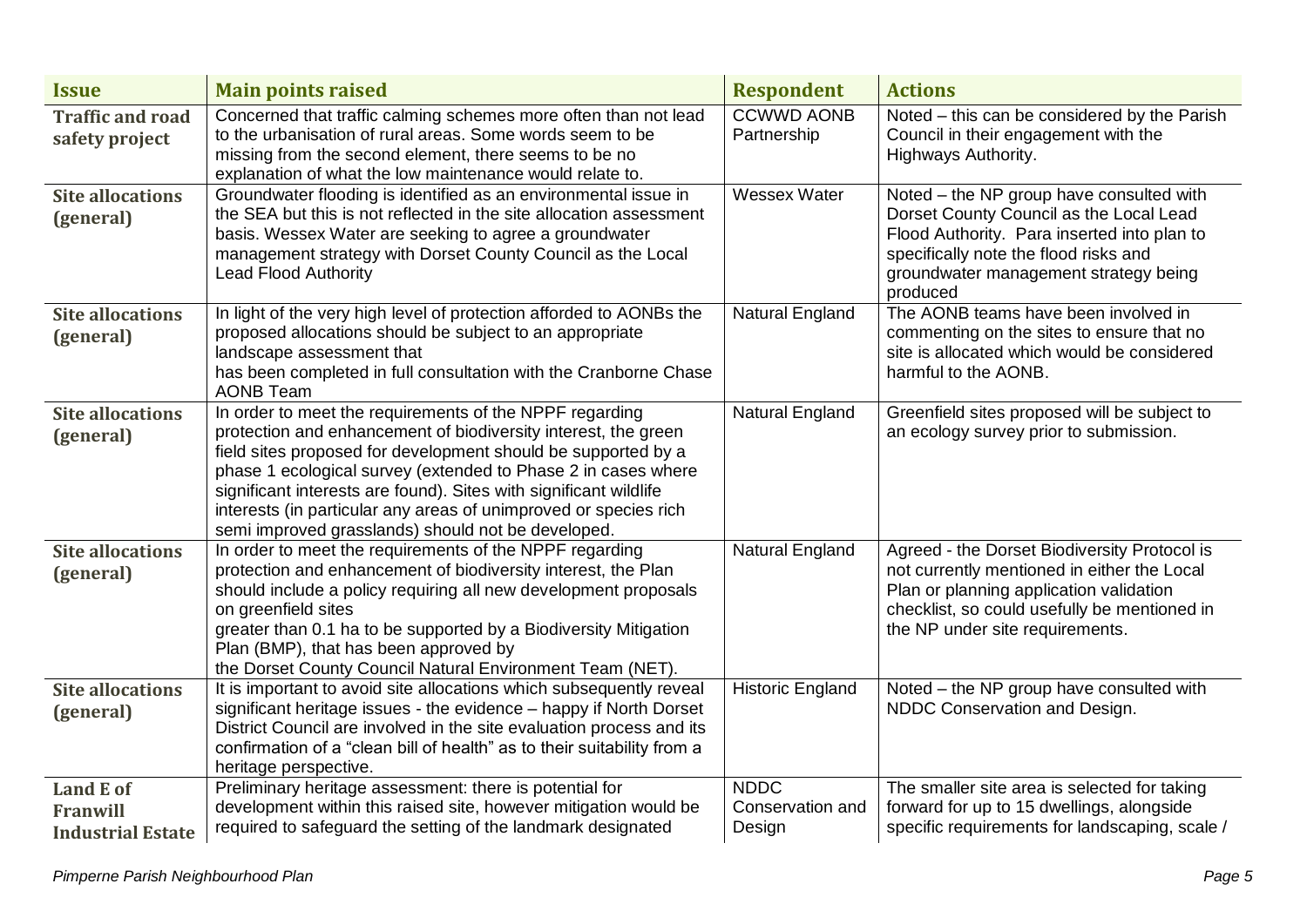| <b>Issue</b>                                      | <b>Main points raised</b>                                                                                                                                                                                                                                                                                                                                                                                                   | <b>Respondent</b>                         | <b>Actions</b>                                                                                                                                                                                                                                                                                                                                                                                                                         |
|---------------------------------------------------|-----------------------------------------------------------------------------------------------------------------------------------------------------------------------------------------------------------------------------------------------------------------------------------------------------------------------------------------------------------------------------------------------------------------------------|-------------------------------------------|----------------------------------------------------------------------------------------------------------------------------------------------------------------------------------------------------------------------------------------------------------------------------------------------------------------------------------------------------------------------------------------------------------------------------------------|
|                                                   | heritage assets (Grade II* listed church, Grade II Manor House)<br>as well as the setting of the Conservation Area.                                                                                                                                                                                                                                                                                                         |                                           | design                                                                                                                                                                                                                                                                                                                                                                                                                                 |
| Land E of<br>Franwill<br><b>Industrial Estate</b> | Whilst there may be scope on the smaller part of the land<br>adjoining Franwill Industrial Estate there seem to be sound<br>landscape reasons for restricting that to the smaller area                                                                                                                                                                                                                                      | <b>CCWWD AONB</b><br>Partnership          |                                                                                                                                                                                                                                                                                                                                                                                                                                        |
| <b>Land N of Manor</b><br><b>Farm Close</b>       | Preliminary heritage assessment: the prominent and open<br>character of this site has potential to cause considerable harm to<br>the adjoining Conservation Area. Exceptional mitigation through<br>design, form and layout would be required and a limited<br>development of under 25 would better respect the significance of<br>the setting and enable more successful mitigation to be achieved                         | <b>NDDC</b><br>Conservation and<br>Design | The smaller site area is selected for taking<br>forward for up to 15 dwellings, alongside<br>specific requirements for landscaping, scale /<br>design                                                                                                                                                                                                                                                                                  |
| <b>Land N of Manor</b><br><b>Farm Close</b>       | The site is one of the remaining flat areas in the village therefore<br>could be needed for sports purposes. A single storey<br>development could be achieved on the higher, western parts of<br>the site provided landscape works could integrate buildings there                                                                                                                                                          | <b>CCWWD AONB</b><br>Partnership          |                                                                                                                                                                                                                                                                                                                                                                                                                                        |
| Land at the top<br>of Berkeley                    | Preliminary heritage assessment: the prominent and open<br>character of this site has potential to cause harm to a designated<br>heritage asset and suspected archaeology. In the case of the<br>former, mitigation will allow some development to take place,<br>however, dependant on the outcome of discussions with DCC,<br>archaeology may be a hindrance or require mitigation                                        | <b>NDDC</b><br>Conservation and<br>Design | Following further discussion with the AONB<br>advisor and the landowners, and alternative<br>adjoining site west of Old Bakery Close has<br>been subject to consultation and included in<br>lieu of the Berkeley Rise site, for taking<br>forward for up to 15 dwellings, alongside                                                                                                                                                    |
| Land at the top<br>of Berkeley                    | The site at the top of Berkeley Rise seems to be the most<br>problematic and least feasible because of the elevated nature of<br>the site and access issues.                                                                                                                                                                                                                                                                | <b>CCWWD AONB</b><br>Partnership          | specific requirements for landscaping, scale /<br>design                                                                                                                                                                                                                                                                                                                                                                               |
| <b>Extension south</b><br>of Taymix               | Preliminary heritage assessment: this site has potential to cause<br>harm to a designated heritage asset and its setting. Provided<br>mitigation is employed there would be no demonstrable harm.                                                                                                                                                                                                                           | <b>NDDC</b><br>Conservation and<br>Design | The likely impact on the AONB and the gap<br>separating the village from Blandford Forum<br>is a key concern. Alternative opportunities,                                                                                                                                                                                                                                                                                               |
| <b>Extension south</b><br>of Taymix               | The current Taymix site stands out from a number of<br>locations and an extension would exacerbate that<br>situation and narrow the gap between Pimperne and the Letton<br>Park Blandford area. The AONB cannot support the extension of<br>the Taymix site as currently proposed. Lower ground to the east<br>of Yard Farm, opposite the entrance to the Pyke site, could be<br>investigated as a possible employment site | <b>CCWWD AONB</b><br>Partnership          | including the expansion of the Yarde Farm<br>employment area to the north / east from the<br>existing access, and the re-use of the former<br>agricultural buildings on Hyde Farm, were<br>also proposed and an initial review would<br>suggest these would have less adverse<br>impacts.<br>On this basis there is no apparent local need<br>to allocate an employment site, and more<br>general policy approach has been included in |